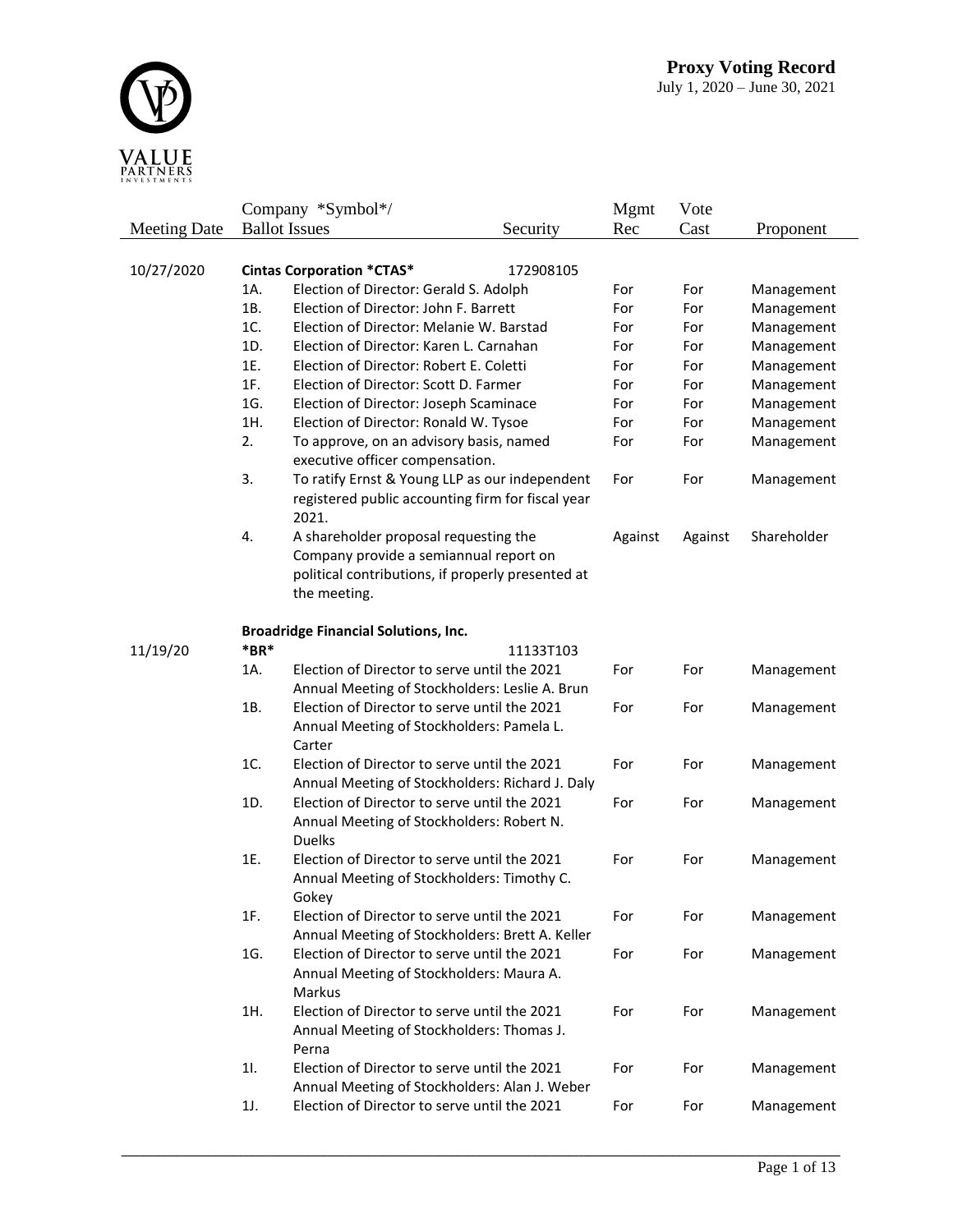

|                     |        | Company *Symbol*/                                                                                                                                                |           | <b>Mgmt</b> | Vote       |             |
|---------------------|--------|------------------------------------------------------------------------------------------------------------------------------------------------------------------|-----------|-------------|------------|-------------|
| <b>Meeting Date</b> |        | <b>Ballot</b> Issues                                                                                                                                             | Security  | Rec         | Cast       | Proponent   |
|                     |        | Annual Meeting of Stockholders: Amit K. Zavery                                                                                                                   |           |             |            |             |
|                     | 2.     | Advisory vote to approve the compensation of<br>the Company's Named Executive Officers (the<br>Say on Pay Vote).                                                 | For       | For         | Management |             |
|                     | 3.     | To ratify the appointment of Deloitte & Touche<br>LLP as the Company's independent registered<br>public accountants for the fiscal year ending<br>June 30, 2021. |           | For         | For        | Management  |
|                     | 4.     | Stockholder Proposal on Political Contributions.                                                                                                                 |           | Against     | Against    | Shareholder |
| 12/02/2020          |        | <b>Microsoft Corporation *MSFT*</b>                                                                                                                              | 594918104 |             |            |             |
|                     | 1A.    | Election of Director: Reid G. Hoffman                                                                                                                            |           | For         | For        | Management  |
|                     | 1B.    | Election of Director: Hugh F. Johnston                                                                                                                           |           | For         | For        | Management  |
|                     | 1C.    | Election of Director: Teri L. List-Stoll                                                                                                                         |           | For         | For        | Management  |
|                     | 1D.    | Election of Director: Satya Nadella                                                                                                                              |           | For         | For        | Management  |
|                     | 1E.    | Election of Director: Sandra E. Peterson                                                                                                                         |           | For         | For        | Management  |
|                     | 1F.    | Election of Director: Penny S. Pritzker                                                                                                                          |           | For         | For        | Management  |
|                     | 1G.    | Election of Director: Charles W. Scharf                                                                                                                          |           | For         | For        | Management  |
|                     | 1H.    | Election of Director: Arne M. Sorenson                                                                                                                           |           | For         | For        | Management  |
|                     | 11.    | Election of Director: John W. Stanton                                                                                                                            |           | For         | For        | Management  |
|                     | 1J.    | Election of Director: John W. Thompson                                                                                                                           |           | For         | For        | Management  |
|                     | 1K.    | Election of Director: Emma N. Walmsley                                                                                                                           |           | For         | For        | Management  |
|                     | 1L.    | Election of Director: Padmasree Warrior                                                                                                                          |           | For         | For        | Management  |
|                     | 2.     | Advisory vote to approve named executive<br>officer compensation.                                                                                                |           | For         | For        | Management  |
|                     | 3.     | Ratification of Deloitte & Touche LLP as our<br>independent auditor for fiscal year 2021.                                                                        |           | For         | For        | Management  |
|                     | 4.     | Shareholder Proposal - Report on Employee<br>Representation on Board of Directors.                                                                               |           | Against     | Against    | Shareholder |
| 1/21/2021           |        | Intuit Inc. *INTU*                                                                                                                                               | 461202103 |             |            |             |
|                     | 1a.    | Election of Director: Eve Burton                                                                                                                                 |           | For         | For        | Management  |
|                     | $1b$ . | Election of Director: Scott D. Cook                                                                                                                              |           | For         | For        | Management  |
|                     | 1c.    | Election of Director: Richard L. Dalzell                                                                                                                         |           | For         | For        | Management  |
|                     | 1d.    | Election of Director: Sasan K. Goodarzi                                                                                                                          |           | For         | For        | Management  |
|                     | 1e.    | Election of Director: Deborah Liu                                                                                                                                |           | For         | For        | Management  |
|                     | 1f.    | Election of Director: Tekedra Mawakana                                                                                                                           |           | For         | For        | Management  |
|                     | 1g.    | Election of Director: Suzanne Nora Johnson                                                                                                                       |           | For         | For        | Management  |
|                     | 1h.    | Election of Director: Dennis D. Powell                                                                                                                           |           | For         | For        | Management  |
|                     | 1i.    | Election of Director: Brad D. Smith                                                                                                                              |           | For         | For        | Management  |
|                     | 1j.    | Election of Director: Thomas Szkutak                                                                                                                             |           | For         |            |             |
|                     |        |                                                                                                                                                                  |           |             | For        | Management  |
|                     | 1k.    | Election of Director: Raul Vazquez                                                                                                                               |           | For         | For        | Management  |
|                     | 11.    | Election of Director: Jeff Weiner                                                                                                                                |           | For         | For        | Management  |
|                     | 2.     | Advisory vote to approve Intuit's executive<br>compensation (say-on-pay).                                                                                        |           | For         | For        | Management  |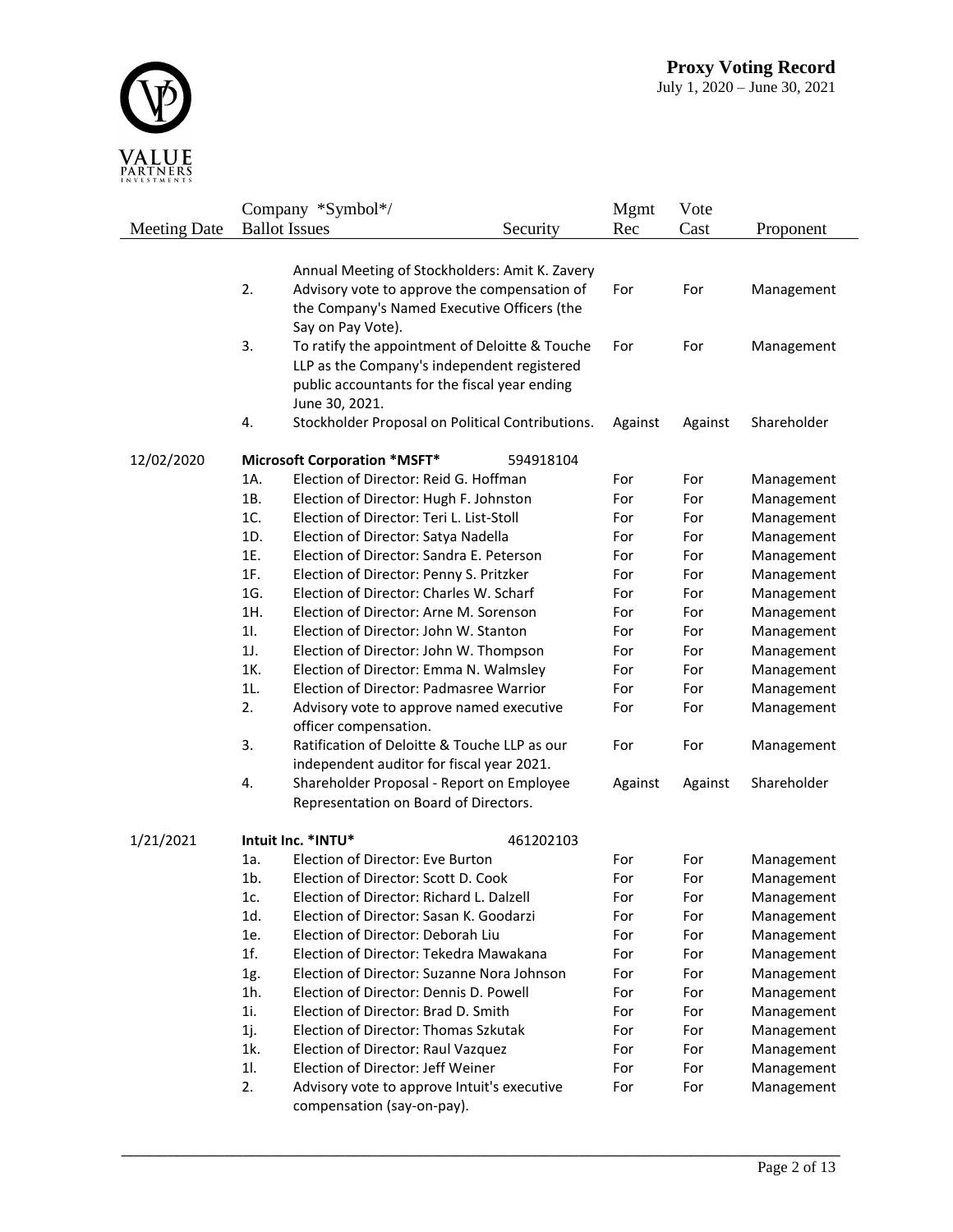

|                     |     | Company *Symbol*/                                     |           | Mgmt    | Vote    |             |
|---------------------|-----|-------------------------------------------------------|-----------|---------|---------|-------------|
| <b>Meeting Date</b> |     | <b>Ballot</b> Issues                                  | Security  | Rec     | Cast    | Proponent   |
|                     |     |                                                       |           |         |         |             |
|                     | 3.  | Ratification of the selection of Ernst & Young        |           | For     | For     | Management  |
|                     |     | LLP as Intuit's independent registered public         |           |         |         |             |
|                     |     | accounting firm for the fiscal year ending July       |           |         |         |             |
|                     |     | 31, 2021.                                             |           |         |         |             |
|                     |     |                                                       |           |         |         |             |
| 1/26/2021           |     | Visa Inc *V*<br>92826C839                             |           |         |         |             |
|                     | 1A. | Election of Director: Lloyd A. Carney                 |           | For     | For     | Management  |
|                     | 1B. | Election of Director: Mary B. Cranston                |           | For     | For     | Management  |
|                     | 1C. | Election of Director: Francisco Javier                |           | For     | For     | Management  |
|                     |     | Fernández-Carbajal                                    |           |         |         |             |
|                     | 1D. | Election of Director: Alfred F. Kelly, Jr.            |           | For     | For     | Management  |
|                     | 1E. | Election of Director: Ramon Laguarta                  |           | For     | For     | Management  |
|                     | 1F. | Election of Director: John F. Lundgren                |           | For     | For     | Management  |
|                     | 1G. | Election of Director: Robert W. Matschullat           |           | For     | For     | Management  |
|                     | 1H. | Election of Director: Denise M. Morrison              |           | For     | For     | Management  |
|                     | 11. | Election of Director: Suzanne Nora Johnson            |           | For     | For     | Management  |
|                     | 1J. | Election of Director: Linda J. Rendle                 |           | For     | For     | Management  |
|                     | 1K. | Election of Director: John A. C. Swainson             |           | For     | For     | Management  |
|                     | 1L. | Election of Director: Maynard G. Webb, Jr.            |           | For     | For     | Management  |
|                     | 2.  | Approval, on an advisory basis, of                    |           | For     | For     | Management  |
|                     |     | compensation paid to our named executive<br>officers. |           |         |         |             |
|                     | 3.  | Ratification of the appointment of KPMG LLP as        |           | For     | For     | Management  |
|                     |     | our independent registered public accounting          |           |         |         |             |
|                     |     | firm for the 2021 fiscal year.                        |           |         |         |             |
|                     | 4.  | Approval of the Visa Inc. 2007 Equity Incentive       |           | For     | For     | Management  |
|                     |     | Compensation Plan, as amended and restated.           |           |         |         |             |
|                     | 5.  | Approval of an amendment to our Certificate of        |           | For     | For     | Management  |
|                     |     | Incorporation to enable the adoption of a             |           |         |         |             |
|                     |     | special meeting right for Class A common              |           |         |         |             |
|                     |     | stockholders.                                         |           |         |         |             |
|                     | 6.  | To vote on a stockholder proposal requesting          |           | Against | Against | Shareholder |
|                     |     | stockholders' right to act by written consent, if     |           |         |         |             |
|                     |     | properly presented.                                   |           |         |         |             |
|                     | 7.  | To vote on a stockholder proposal to amend            |           | Against | Against | Shareholder |
|                     |     | our principles of executive compensation              |           |         |         |             |
|                     |     | program, if properly presented.                       |           |         |         |             |
| 2/11/2021           |     | Tyson Foods, Inc. *TSN*                               | 902494103 |         |         |             |
|                     | 1a. | Election of Director: John H. Tyson                   |           | For     | For     | Management  |
|                     | 1b. | Election of Director: Les R. Baledge                  |           | For     | For     | Management  |
|                     | 1c. | Election of Director: Gaurdie E. Banister Jr.         |           | For     | For     | Management  |
|                     | 1d. | Election of Director: Dean Banks                      |           | For     | For     | Management  |
|                     | 1e. | Election of Director: Mike Beebe                      |           | For     | For     | Management  |
|                     | 1f. | Election of Director: Maria Claudia Borras            |           | For     | For     | Management  |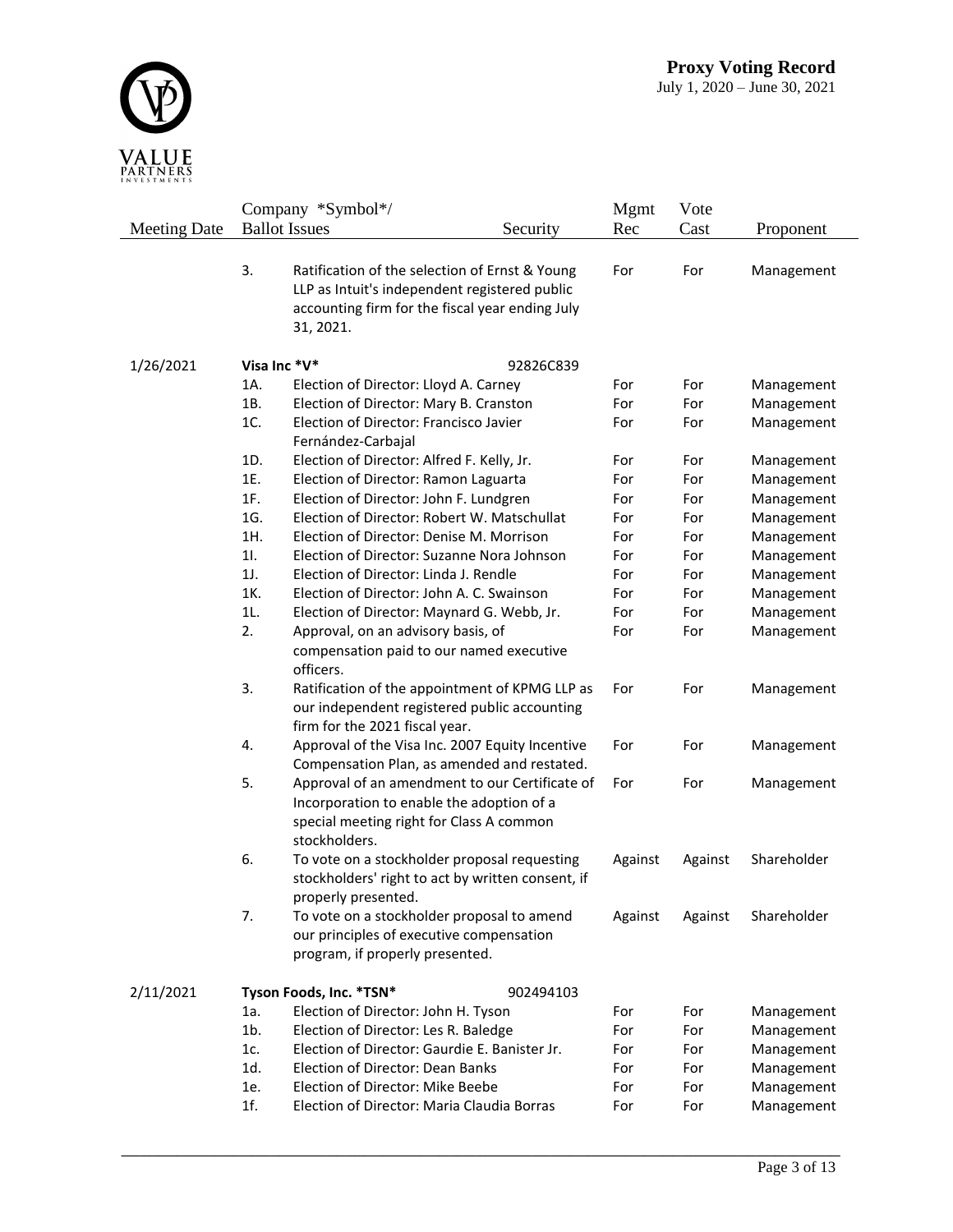

|                     |     | Company *Symbol*/                                                    |           | Mgmt    | Vote    |                          |
|---------------------|-----|----------------------------------------------------------------------|-----------|---------|---------|--------------------------|
| <b>Meeting Date</b> |     | <b>Ballot</b> Issues<br>Security                                     |           | Rec     | Cast    | Proponent                |
|                     |     |                                                                      |           |         |         |                          |
|                     | 1g. | Election of Director: David J. Bronczek                              |           | For     | For     | Management               |
|                     | 1h. | Election of Director: Mikel A. Durham                                |           | For     | For     | Management               |
|                     | 1i. | Election of Director: Jonathan D. Mariner                            |           | For     | For     | Management               |
|                     | 1j. | Election of Director: Kevin M. McNamara                              |           | For     | For     | Management               |
|                     | 1k. | Election of Director: Cheryl S. Miller                               |           | For     | For     | Management               |
|                     | 11. | Election of Director: Jeffrey K. Schomburger                         |           | For     | For     | Management               |
|                     | 1m. | Election of Director: Robert Thurber                                 |           | For     | For     | Management               |
|                     | 1n. | Election of Director: Barbara A. Tyson                               |           | For     | For     | Management               |
|                     | 1o. | Election of Director: Noel White                                     |           | For     | For     | Management               |
|                     | 2.  | To ratify the selection of                                           |           | For     | For     | Management               |
|                     |     | PricewaterhouseCoopers LLP as the                                    |           |         |         |                          |
|                     |     | independent registered public accounting firm                        |           |         |         |                          |
|                     |     | for the fiscal year ending October 2, 2021.                          |           |         |         |                          |
|                     | 3.  | To approve the amendment and restatement of                          |           | For     | For     | Management               |
|                     |     | the Tyson Foods, Inc. 2000 Stock Incentive Plan.                     |           |         |         |                          |
|                     | 4.  | Shareholder proposal to request a report                             |           | Against | Against | Shareholder              |
|                     |     | regarding human rights due diligence.                                |           |         |         |                          |
|                     | 5.  | Shareholder proposal regarding share voting.                         |           | Against | Against | Shareholder              |
|                     | 6.  | Shareholder proposal to request a report                             |           | Against | Against | Shareholder              |
|                     |     | disclosing the policy and procedures,                                |           |         |         |                          |
|                     |     | expenditures, and other activities related to                        |           |         |         |                          |
|                     |     | lobbying and grassroots lobbying                                     |           |         |         |                          |
|                     |     | communications.                                                      |           |         |         |                          |
| 3/11/21             |     |                                                                      | 038222105 |         |         |                          |
|                     | 1A. | Applied Materials, Inc. * AMAT*<br>Election of Director: Rani Borkar |           | For     | For     |                          |
|                     | 1B. | Election of Director: Judy Bruner                                    |           | For     | For     | Management<br>Management |
|                     | 1C. | Election of Director: Xun (Eric) Chen                                |           | For     | For     | Management               |
|                     | 1D. | Election of Director: Aart J. de Geus                                |           | For     | For     | Management               |
|                     | 1E. | Election of Director: Gary E. Dickerson                              |           | For     | For     | Management               |
|                     | 1F. | Election of Director: Thomas J. Iannotti                             |           | For     | For     | Management               |
|                     | 1G. | Election of Director: Alexander A. Karsner                           |           | For     | For     | Management               |
|                     | 1H. | Election of Director: Adrianna C. Ma                                 |           | For     | For     | Management               |
|                     | 11. | Election of Director: Yvonne McGill                                  |           | For     | For     | Management               |
|                     | 1J. | Election of Director: Scott A. McGregor                              |           | For     | For     | Management               |
|                     | 2.  | Approval, on an advisory basis, of the                               |           | For     | For     | Management               |
|                     |     | compensation of Applied Materials' named                             |           |         |         |                          |
|                     |     | executive officers for fiscal year 2020.                             |           |         |         |                          |
|                     | 3.  | Ratification of the appointment of KPMG LLP as                       |           | For     | For     | Management               |
|                     |     | Applied Materials' independent registered                            |           |         |         |                          |
|                     |     | public accounting firm for fiscal year 2021.                         |           |         |         |                          |
|                     | 4.  | Approval of the amended and restated                                 |           | For     | For     | Management               |
|                     |     | Employee Stock Incentive Plan.                                       |           |         |         |                          |
|                     | 5.  | Approval of the Omnibus Employees' Stock                             |           | For     | For     | Management               |
|                     |     | Purchase Plan.                                                       |           |         |         |                          |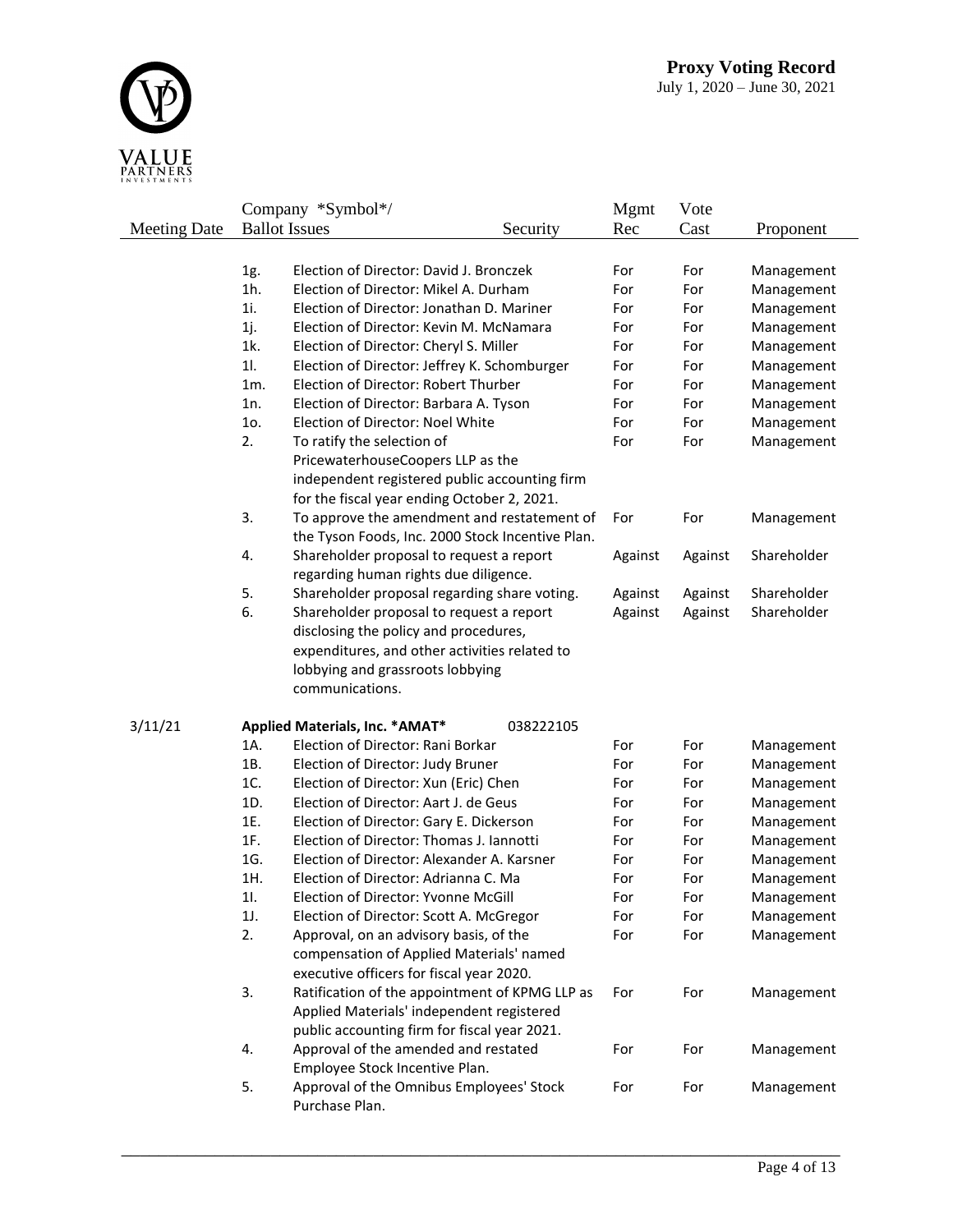

|                     |     | Company *Symbol*/                                                     |           | <b>Mgmt</b> | Vote    |             |
|---------------------|-----|-----------------------------------------------------------------------|-----------|-------------|---------|-------------|
| <b>Meeting Date</b> |     | <b>Ballot Issues</b>                                                  | Security  | Rec         | Cast    | Proponent   |
|                     |     |                                                                       |           |             |         |             |
|                     | 6.  | Shareholder proposal to adopt a policy, and                           |           | Against     | Against | Shareholder |
|                     |     | amend our governing documents as necessary,                           |           |             |         |             |
|                     |     | to require the Chairman of the Board to be                            |           |             |         |             |
|                     |     | independent whenever possible including the                           |           |             |         |             |
|                     |     | next Chairman of the Board transition.                                |           |             |         |             |
|                     | 7.  | Shareholder proposal to improve the executive                         |           | Against     | Against | Shareholder |
|                     |     | compensation program and policy to include                            |           |             |         |             |
|                     |     | CEO pay ratio and other factors.                                      |           |             |         |             |
| 3/17/21             |     | <b>Starbucks Corporation *SBUX*</b>                                   | 855244109 |             |         |             |
|                     | 1A. | Election of Director: Richard E. Allison, Jr.                         |           | For         | For     | Management  |
|                     | 1B. | Election of Director: Rosalind G. Brewer                              |           | For         | For     | Management  |
|                     |     | (Withdrawn)                                                           |           |             |         |             |
|                     | 1C. | Election of Director: Andrew Campion                                  |           | For         | For     | Management  |
|                     | 1D. | Election of Director: Mary N. Dillon                                  |           | For         | For     | Management  |
|                     | 1E. | Election of Director: Isabel Ge Mahe                                  |           | For         | For     | Management  |
|                     | 1F. | Election of Director: Mellody Hobson                                  |           | For         | For     | Management  |
|                     | 1G. | Election of Director: Kevin R. Johnson                                |           | For         | For     | Management  |
|                     | 1H. | Election of Director: Jørgen Vig Knudstorp                            |           | For         | For     | Management  |
|                     | 11. | Election of Director: Satya Nadella                                   |           | For         | For     | Management  |
|                     | 1J. | Election of Director: Joshua Cooper Ramo                              |           | For         | For     | Management  |
|                     | 1K. | Election of Director: Clara Shih                                      |           | For         | For     | Management  |
|                     | 1L. | Election of Director: Javier G. Teruel                                |           | For         | For     | Management  |
|                     | 2.  | Advisory resolution to approve our executive<br>officer compensation. |           | For         | For     | Management  |
|                     | 3.  | Ratification of selection of Deloitte & Touche                        |           | For         | For     | Management  |
|                     |     | LLP as our independent registered public                              |           |             |         |             |
|                     |     | accounting firm for fiscal 2021.                                      |           |             |         |             |
|                     | 4.  | Employee Board Representation.                                        |           | Against     | Against | Shareholder |
| 4/05/21             |     | Broadcom Inc *AVGO*                                                   | 11135F101 |             |         |             |
|                     | 1A. | Election of Director: Ms. Diane M. Bryant                             |           | For         | For     | Management  |
|                     | 1B. | Election of Director: Ms. Gayla J. Delly                              |           | For         | For     | Management  |
|                     | 1C. | Election of Director: Mr. Raul J. Fernandez                           |           | For         | For     | Management  |
|                     | 1D. | Election of Director: Mr. Eddy W. Hartenstein                         |           | For         | For     | Management  |
|                     | 1E. | Election of Director: Mr. Check Kian Low                              |           | For         | For     | Management  |
|                     | 1F. | Election of Director: Ms. Justine F. Page                             |           | For         | For     | Management  |
|                     | 1G. | Election of Director: Dr. Henry Samueli                               |           | For         | For     | Management  |
|                     | 1H. | Election of Director: Mr. Hock E. Tan                                 |           | For         | For     | Management  |
|                     | 11. | Election of Director: Mr. Harry L. You                                |           | For         | For     | Management  |
|                     | 2.  | Ratification of the appointment of                                    |           | For         | For     | Management  |
|                     |     | Pricewaterhouse-Coopers LLP as Broadcom's                             |           |             |         |             |
|                     |     | independent registered public accounting firm                         |           |             |         |             |
|                     |     | for the fiscal year ending October 31, 2021.                          |           |             |         |             |
|                     | 3.  | Approval of an amendment and restatement of                           |           | For         | For     | Management  |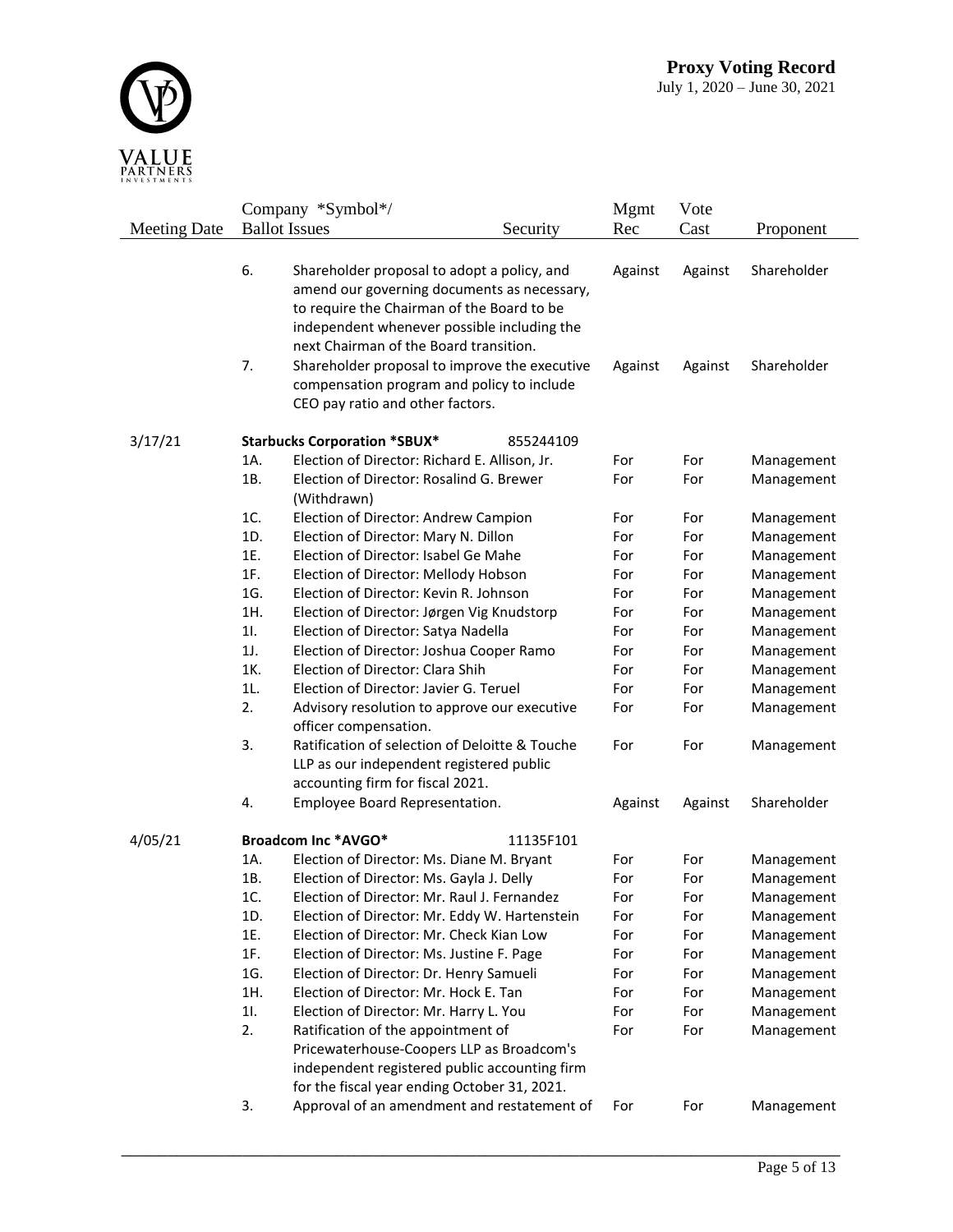

|                     |            | Company *Symbol*/                                                            |           | Mgmt       | Vote       |                          |
|---------------------|------------|------------------------------------------------------------------------------|-----------|------------|------------|--------------------------|
| <b>Meeting Date</b> |            | <b>Ballot</b> Issues                                                         | Security  | Rec        | Cast       | Proponent                |
|                     |            |                                                                              |           |            |            |                          |
|                     |            | Broadcom's 2012 Stock Incentive Plan.                                        |           |            |            |                          |
|                     | 4.         | Advisory vote to approve compensation of                                     |           | For        | For        | Management               |
|                     |            | Broadcom's named executive officers.                                         |           |            |            |                          |
|                     |            |                                                                              |           |            |            |                          |
| 4/20/21             |            | Moody's Corporation *MCO*                                                    | 615369105 |            |            |                          |
|                     | 1A.        | Election of Director: Jorge A. Bermudez                                      |           | For        | For        | Management               |
|                     | 1B.<br>1C. | Election of Director: Thérèse Esperdy<br>Election of Director: Robert Fauber |           | For        | For        | Management               |
|                     |            |                                                                              |           | For        | For        | Management               |
|                     | 1D.<br>1E. | Election of Director: Vincent A. Forlenza                                    |           | For        | For        | Management               |
|                     |            | Election of Director: Kathryn M. Hill                                        |           | For        | For        | Management               |
|                     | 1F.<br>1G. | Election of Director: Lloyd W. Howell, Jr.                                   |           | For        | For        | Management               |
|                     | 1H.        | Election of Director: Raymond W. McDaniel, Jr.                               |           | For        | For        | Management               |
|                     | 11.        | Election of Director: Leslie F. Seidman                                      |           | For        | For        | Management               |
|                     | 2.         | Election of Director: Bruce Van Saun                                         |           | For<br>For | For<br>For | Management<br>Management |
|                     |            | Ratification of the appointment of KPMG LLP as                               |           |            |            |                          |
|                     |            | independent registered public accounting firm<br>of the Company for 2021.    |           |            |            |                          |
|                     | 3.         | Advisory resolution approving executive                                      |           | For        | For        | Management               |
|                     |            | compensation.                                                                |           |            |            |                          |
|                     | 4.         | Advisory "Say-on-Climate Plan" resolution                                    |           | For        | For        | Management               |
|                     |            | approving the Company's 2020                                                 |           |            |            |                          |
|                     |            | Decarbonization Plan.                                                        |           |            |            |                          |
|                     |            |                                                                              |           |            |            |                          |
| 4/21/21             |            | Sherwin-Williams Co *SHW*                                                    | 824348106 |            |            |                          |
|                     | 1A.        | Election of Director: Kerrii B. Anderson                                     |           | For        | For        | Management               |
|                     | 1B.        | Election of Director: Arthur F. Anton                                        |           | For        | For        | Management               |
|                     | 1C.        | Election of Director: Jeff M. Fettig                                         |           | For        | For        | Management               |
|                     | 1D.        | Election of Director: Richard J. Kramer                                      |           | For        | For        | Management               |
|                     | 1E.        | Election of Director: John G. Morikis                                        |           | For        | For        | Management               |
|                     | 1F.        | Election of Director: Christine A. Poon                                      |           | For        | For        | Management               |
|                     | 1G.        | Election of Director: Aaron M. Powell                                        |           | For        | For        | Management               |
|                     | 1H.        | Election of Director: Michael H. Thaman                                      |           | For        | For        | Management               |
|                     | 11.        | Election of Director: Matthew Thornton III                                   |           | For        | For        | Management               |
|                     | 1J.        | Election of Director: Steven H. Wunning                                      |           | For        | For        | Management               |
|                     | 2.         | Advisory approval of the compensation of the                                 |           | For        | For        | Management               |
|                     |            | named executives.                                                            |           |            |            |                          |
|                     | 3.         | Ratification of the appointment of Ernst &                                   |           | For        | For        | Management               |
|                     |            | Young LLP as our independent registered public                               |           |            |            |                          |
|                     |            | accounting firm.                                                             |           |            |            |                          |
|                     |            |                                                                              |           |            |            |                          |
| 4/22/21             | *TXN*      | <b>Texas Instruments Incorporated</b>                                        | 882508104 |            |            |                          |
|                     | 1A.        | Election of Director: Mark A. Blinn                                          |           | For        | For        | Management               |
|                     | 1B.        | Election of Director: Todd M. Bluedorn                                       |           | For        | For        | Management               |
|                     | 1C.        | Election of Director: Janet F. Clark                                         |           | For        |            |                          |
|                     |            |                                                                              |           |            | For        | Management               |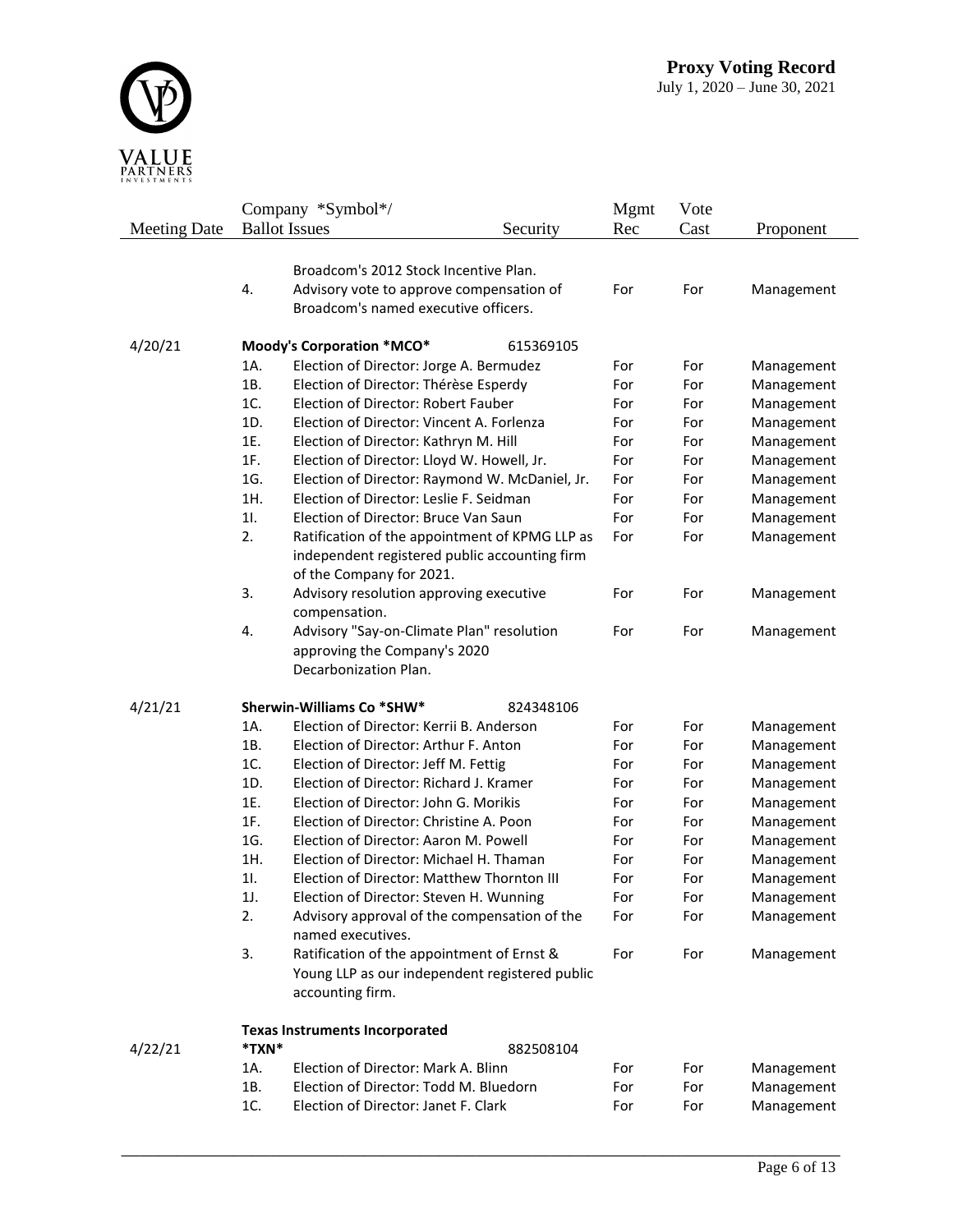

|                     |     | Company *Symbol*/                               |           | Mgmt    | Vote       |             |
|---------------------|-----|-------------------------------------------------|-----------|---------|------------|-------------|
| <b>Meeting Date</b> |     | <b>Ballot</b> Issues                            | Security  | Rec     | Cast       | Proponent   |
|                     |     |                                                 |           |         |            |             |
|                     | 1D. | Election of Director: Carrie S. Cox             |           | For     | For        | Management  |
|                     | 1E. | Election of Director: Martin S. Craighead       |           | For     | For        | Management  |
|                     | 1F. | Election of Director: Jean M. Hobby             | For       | For     | Management |             |
|                     | 1G. | Election of Director: Michael D. Hsu            |           | For     | For        | Management  |
|                     | 1H. | Election of Director: Ronald Kirk               |           | For     | For        | Management  |
|                     | 11. | Election of Director: Pamela H. Patsley         |           | For     | For        | Management  |
|                     | 1J. | Election of Director: Robert E. Sanchez         |           | For     | For        | Management  |
|                     | 1K. | Election of Director: Richard K. Templeton      |           | For     | For        | Management  |
|                     | 2.  | Board proposal regarding advisory approval of   |           | For     | For        | Management  |
|                     |     | the Company's executive compensation.           |           |         |            |             |
|                     | 3.  | Board proposal to ratify the appointment of     |           | For     | For        | Management  |
|                     |     | Ernst & Young LLP as the Company's              |           |         |            |             |
|                     |     | independent registered public accounting firm   |           |         |            |             |
|                     |     | for 2021.                                       |           |         |            |             |
|                     | 4.  | Stockholder proposal to permit shareholder      |           | Against | Against    | Shareholder |
|                     |     | action by written consent.                      |           |         |            |             |
|                     |     |                                                 |           |         |            |             |
| 5/05/21             |     | <b>CME Group Inc *CME*</b>                      | 12572Q105 |         |            |             |
|                     | 1A. | Election of Equity Director: Terrence A. Duffy  |           | For     | For        | Management  |
|                     | 1B. | Election of Equity Director: Timothy S.         |           | For     | For        | Management  |
|                     |     | Bitsberger                                      |           |         |            |             |
|                     | 1C. | Election of Equity Director: Charles P. Carey   |           | For     | For        | Management  |
|                     | 1D. | Election of Equity Director: Dennis H.          |           | For     | For        | Management  |
|                     |     | Chookaszian                                     |           |         |            |             |
|                     | 1E. | Election of Equity Director: Bryan T. Durkin    |           | For     | For        | Management  |
|                     | 1F. | Election of Equity Director: Ana Dutra          |           | For     | For        | Management  |
|                     | 1G. | Election of Equity Director: Martin J. Gepsman  |           | For     | For        | Management  |
|                     | 1H. | Election of Equity Director: Larry G. Gerdes    |           | For     | For        | Management  |
|                     | 11. | Election of Equity Director: Daniel R. Glickman |           | For     | For        | Management  |
|                     | 1J. | Election of Equity Director: Daniel G. Kaye     |           | For     | For        | Management  |
|                     | 1K. | Election of Equity Director: Phyllis M. Lockett |           | For     | For        | Management  |
|                     | 1L. | Election of Equity Director: Deborah J. Lucas   |           | For     | For        | Management  |
|                     | 1M. | Election of Equity Director: Terry L. Savage    |           | For     | For        | Management  |
|                     | 1N. | Election of Equity Director: Rahael Seifu       |           | For     | For        | Management  |
|                     | 10. | Election of Equity Director: William R. Shepard |           | For     | For        | Management  |
|                     | 1P. | Election of Equity Director: Howard J. Siegel   |           | For     | For        | Management  |
|                     | 1Q. | Election of Equity Director: Dennis A. Suskind  |           | For     | For        | Management  |
|                     | 2.  | Ratification of the appointment of Ernst &      |           | For     | For        | Management  |
|                     |     | Young as our independent registered public      |           |         |            |             |
|                     |     | accounting firm for 2021.                       |           |         |            |             |
|                     | 3.  | Advisory vote on the compensation of our        |           | For     | For        | Management  |
|                     |     | named executive officers.                       |           |         |            |             |
|                     |     |                                                 |           |         |            |             |
| 5/19/21             |     | Thermo Fisher Scientific Inc. *TMO*             | 883556102 |         |            |             |
|                     | 1A. | Election of Director: Marc N. Casper            |           | For     | For        | Management  |
|                     |     |                                                 |           |         |            |             |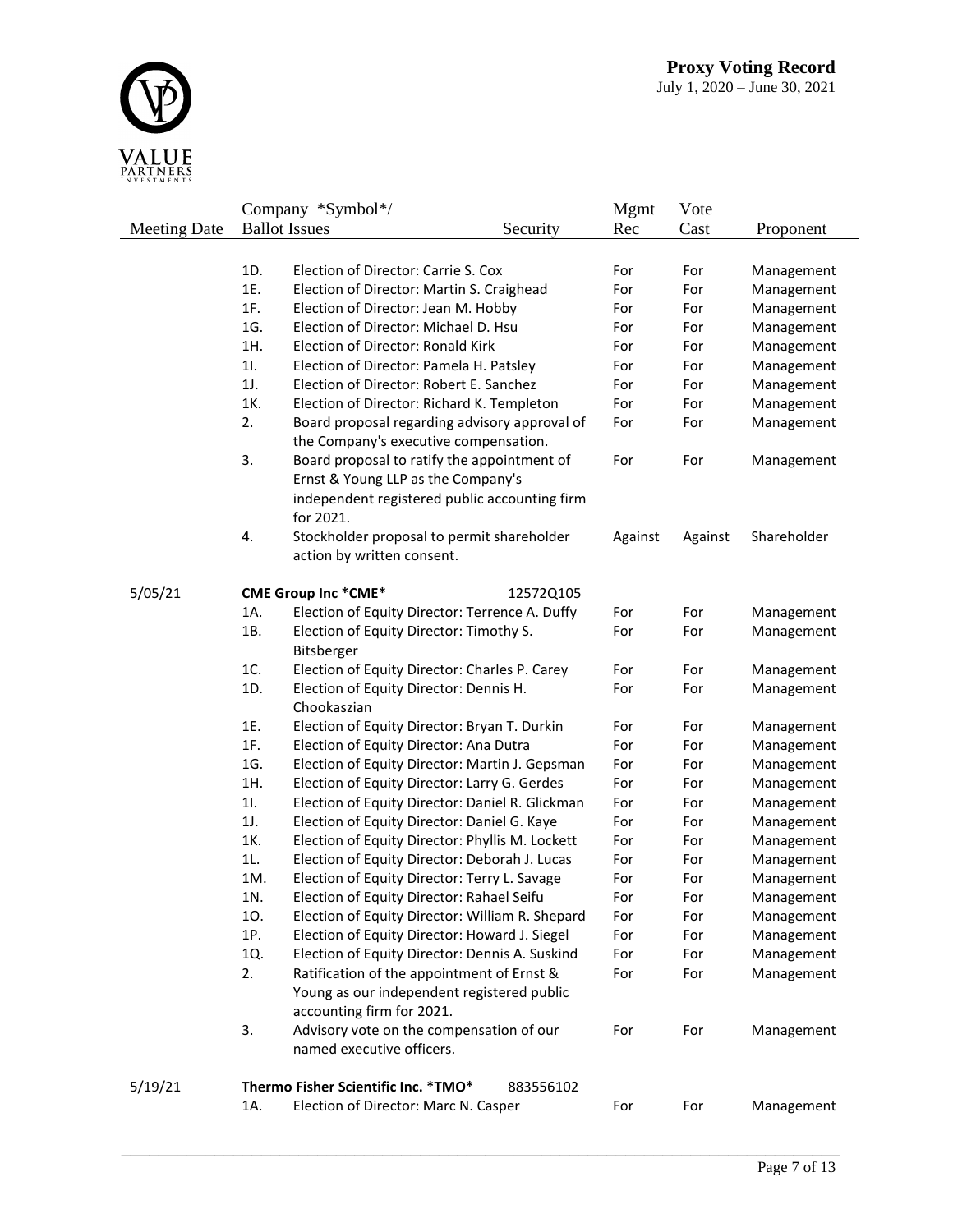

|                     |     | Company *Symbol*/                                                                       |           | <b>Mgmt</b> | Vote       |             |
|---------------------|-----|-----------------------------------------------------------------------------------------|-----------|-------------|------------|-------------|
| <b>Meeting Date</b> |     | <b>Ballot</b> Issues                                                                    | Security  | Rec         | Cast       | Proponent   |
|                     |     |                                                                                         |           |             |            |             |
|                     | 1B. | Election of Director: Nelson J. Chai                                                    |           | For         | For        | Management  |
|                     | 1C. | Election of Director: C. Martin Harris                                                  |           | For         | For        | Management  |
|                     | 1D. | Election of Director: Tyler Jacks                                                       | For       | For         | Management |             |
|                     | 1E. | Election of Director: R. Alexandra Keith                                                | For       | For         | Management |             |
|                     | 1F. | Election of Director: Thomas J. Lynch                                                   |           | For         | For        | Management  |
|                     | 1G. | Election of Director: Jim P. Manzi                                                      |           | For         | For        | Management  |
|                     | 1H. | Election of Director: James C. Mullen                                                   |           | For         | For        | Management  |
|                     | 11. | Election of Director: Lars R. Sørensen                                                  |           | For         | For        | Management  |
|                     | 1J. | Election of Director: Debora L. Spar                                                    |           | For         | For        | Management  |
|                     | 1K. | Election of Director: Scott M. Sperling                                                 |           | For         | For        | Management  |
|                     | 1L. | Election of Director: Dion J. Weisler                                                   |           | For         | For        | Management  |
|                     | 2.  | An advisory vote to approve named executive<br>officer compensation.                    |           | For         | For        | Management  |
|                     | 3.  | Ratification of the Audit Committee's selection<br>of PricewaterhouseCoopers LLP as the |           | For         | For        | Management  |
|                     |     | Company's independent auditors for 2021.                                                |           |             |            |             |
|                     | 4.  | A shareholder Proposal regarding special                                                |           | Against     | Against    | Shareholder |
|                     |     | Shareholder Meetings.                                                                   |           |             |            |             |
|                     |     |                                                                                         |           |             |            |             |
| 5/20/21             |     | Home Depot Inc *HD*                                                                     | 437076102 |             |            |             |
|                     | 1A. | Election of Director: Gerard J. Arpey                                                   |           | For         | For        | Management  |
|                     | 1B. | Election of Director: Ari Bousbib                                                       |           | For         | For        | Management  |
|                     | 1C. | Election of Director: Jeffery H. Boyd                                                   |           | For         | For        | Management  |
|                     | 1D. | Election of Director: Gregory D. Brenneman                                              |           | For         | For        | Management  |
|                     | 1E. | Election of Director: J. Frank Brown                                                    |           | For         | For        | Management  |
|                     | 1F. | Election of Director: Albert P. Carey                                                   |           | For         | For        | Management  |
|                     | 1G. | Election of Director: Helena B. Foulkes                                                 |           | For         | For        | Management  |
|                     | 1H. | Election of Director: Linda R. Gooden                                                   |           | For         | For        | Management  |
|                     | 11. | Election of Director: Wayne M. Hewett                                                   |           | For         | For        | Management  |
|                     | 1J. | Election of Director: Manuel Kadre                                                      |           | For         | For        | Management  |
|                     | 1K. | Election of Director: Stephanie C. Linnartz                                             |           | For         | For        | Management  |
|                     | 1L. | Election of Director: Craig A. Menear                                                   |           | For         | For        | Management  |
|                     | 2.  | Ratification of the Appointment of KPMG LLP.                                            |           | For         | For        | Management  |
|                     | 3.  | Advisory Vote to Approve Executive<br>Compensation ("Say-on-Pay").                      |           | For         | For        | Management  |
|                     | 4.  | Shareholder Proposal Regarding Amendment of<br>Shareholder Written Consent Right.       |           | Against     | Against    | Shareholder |
|                     | 5.  | Shareholder Proposal Regarding Political<br><b>Contributions Congruency Analysis.</b>   |           | Against     | Against    | Shareholder |
|                     | 6.  | Shareholder Proposal Regarding Report on                                                |           | Against     | Against    | Shareholder |
|                     |     | Prison Labor in the Supply Chain.                                                       |           |             |            |             |
| 5/20/21             |     | Zoetis Inc *ZTS*                                                                        | 98978V103 |             |            |             |
|                     | 1A. | Election of Director: Sanjay Khosla                                                     |           | For         | For        | Management  |
|                     | 1B. | Election of Director: Antoinette R. Leatherberry                                        |           | For         | For        | Management  |
|                     |     |                                                                                         |           |             |            |             |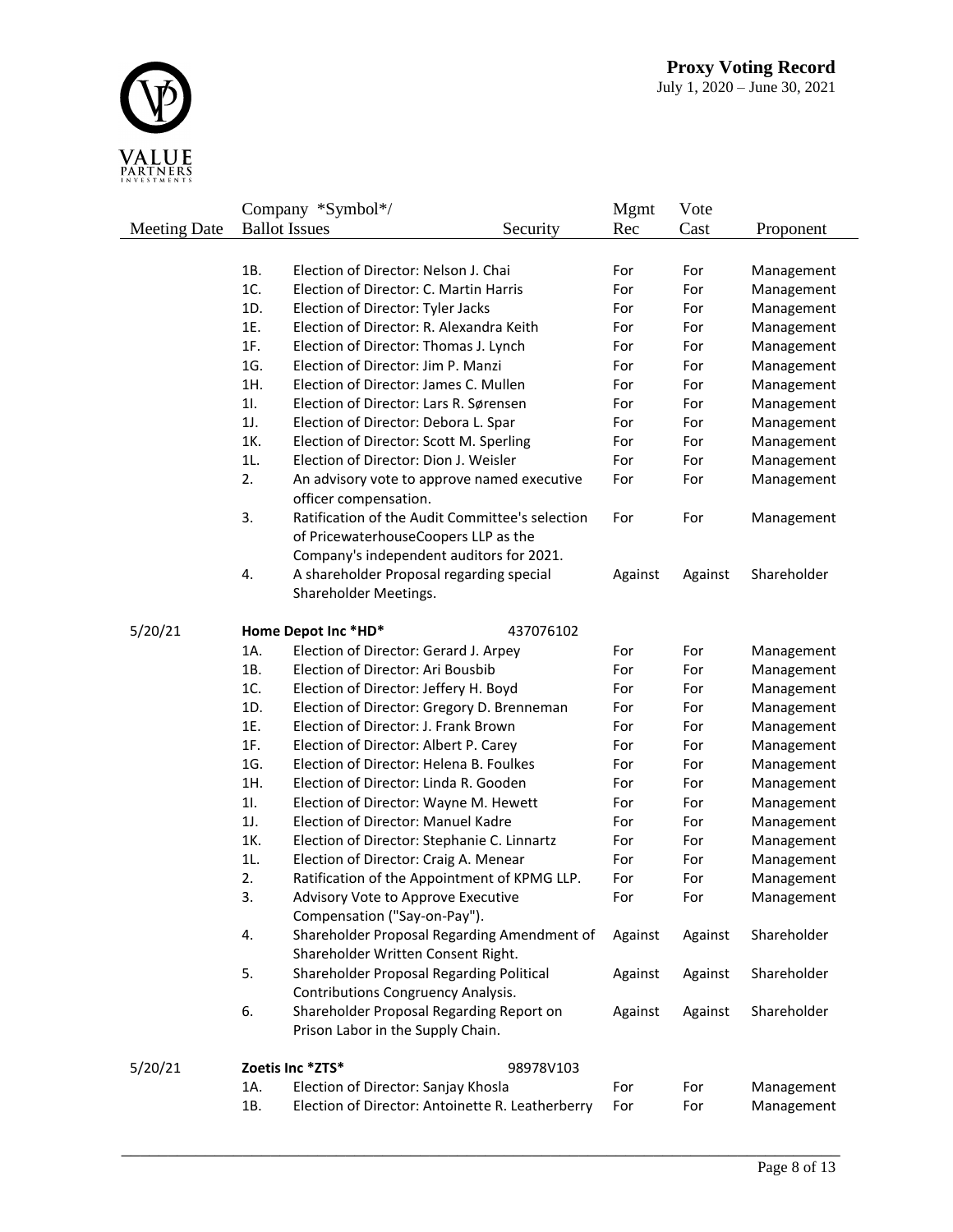

|                     |     | Company *Symbol*/                                                           |           | <b>Mgmt</b> | Vote    |             |
|---------------------|-----|-----------------------------------------------------------------------------|-----------|-------------|---------|-------------|
| <b>Meeting Date</b> |     | <b>Ballot Issues</b>                                                        | Security  | Rec         | Cast    | Proponent   |
|                     |     |                                                                             |           |             |         |             |
|                     | 1C. | Election of Director: Willie M. Reed                                        |           | For         | For     | Management  |
|                     | 1D. | Election of Director: Linda Rhodes                                          |           | For         | For     | Management  |
|                     | 2.  | Advisory vote to approve our executive                                      |           | For         | For     | Management  |
|                     |     | compensation (Say on Pay).                                                  |           |             |         |             |
|                     | 3.  | Ratification of appointment of KPMG LLP as our                              |           | For         | For     | Management  |
|                     |     | independent registered public accounting firm<br>for 2021.                  |           |             |         |             |
|                     | 4.  | Shareholder proposal regarding simple majority                              |           | Against     | Against | Shareholder |
|                     |     | vote.                                                                       |           |             |         |             |
| 5/26/21             |     | American Tower Corp *AMT*                                                   | 03027X100 |             |         |             |
|                     | 1A. | Election of Director: Thomas A. Bartlett                                    |           | For         | For     | Management  |
|                     | 1B. | Election of Director: Raymond P. Dolan                                      |           | For         | For     | Management  |
|                     | 1C. | Election of Director: Kenneth R. Frank                                      |           | For         | For     | Management  |
|                     | 1D. | Election of Director: Robert D. Hormats                                     |           | For         | For     | Management  |
|                     | 1E. | Election of Director: Gustavo Lara Cantu                                    |           | For         | For     | Management  |
|                     | 1F. | Election of Director: Grace D. Lieblein                                     |           | For         | For     | Management  |
|                     | 1G. | Election of Director: Craig Macnab                                          |           | For         | For     | Management  |
|                     | 1H. | Election of Director: JoAnn A. Reed                                         |           | For         | For     | Management  |
|                     | 11. | Election of Director: Pamela D.A. Reeve                                     |           | For         | For     | Management  |
|                     | 1J. | Election of Director: David E. Sharbutt                                     |           | For         | For     | Management  |
|                     | 1K. | Election of Director: Bruce L. Tanner                                       |           | For         | For     | Management  |
|                     | 1L. | Election of Director: Samme L. Thompson                                     |           | For         | For     | Management  |
|                     | 2.  | To ratify the selection of Deloitte & Touche LLP                            |           | For         | For     | Management  |
|                     |     | as the Company's independent registered<br>public accounting firm for 2021. |           |             |         |             |
|                     | 3.  | To approve, on an advisory basis, the                                       |           | For         | For     | Management  |
|                     |     | Company's executive compensation.                                           |           |             |         |             |
|                     | 4.  | Stockholder proposal to amend the appropriate                               |           | Against     | Against | Shareholder |
|                     |     | governing documents to reduce the ownership                                 |           |             |         |             |
|                     |     | threshold required to call a special meeting of                             |           |             |         |             |
|                     |     | the stockholders.                                                           |           |             |         |             |
|                     | 5.  | Stockholder proposal to require the Board of                                |           | Against     | Against | Shareholder |
|                     |     | Directors to create a standing committee to                                 |           |             |         |             |
|                     |     | oversee human rights issues.                                                |           |             |         |             |
| 5/26/21             |     | Dollar General Corp. *DG*                                                   | 256677105 |             |         |             |
|                     | 1A. | Election of Director: Warren F. Bryant                                      |           | For         | For     | Management  |
|                     | 1B. | Election of Director: Michael M. Calbert                                    |           | For         | For     | Management  |
|                     | 1C. | Election of Director: Patricia D. Fili-Krushel                              |           | For         | For     | Management  |
|                     | 1D. | Election of Director: Timothy I. McGuire                                    |           | For         | For     | Management  |
|                     | 1E. | Election of Director: William C. Rhodes, III                                |           | For         | For     | Management  |
|                     | 1F. | Election of Director: Debra A. Sandler                                      |           | For         | For     | Management  |
|                     | 1G. | Election of Director: Ralph E. Santana                                      |           | For         | For     | Management  |
|                     | 1H. | Election of Director: Todd J. Vasos                                         |           | For         | For     | Management  |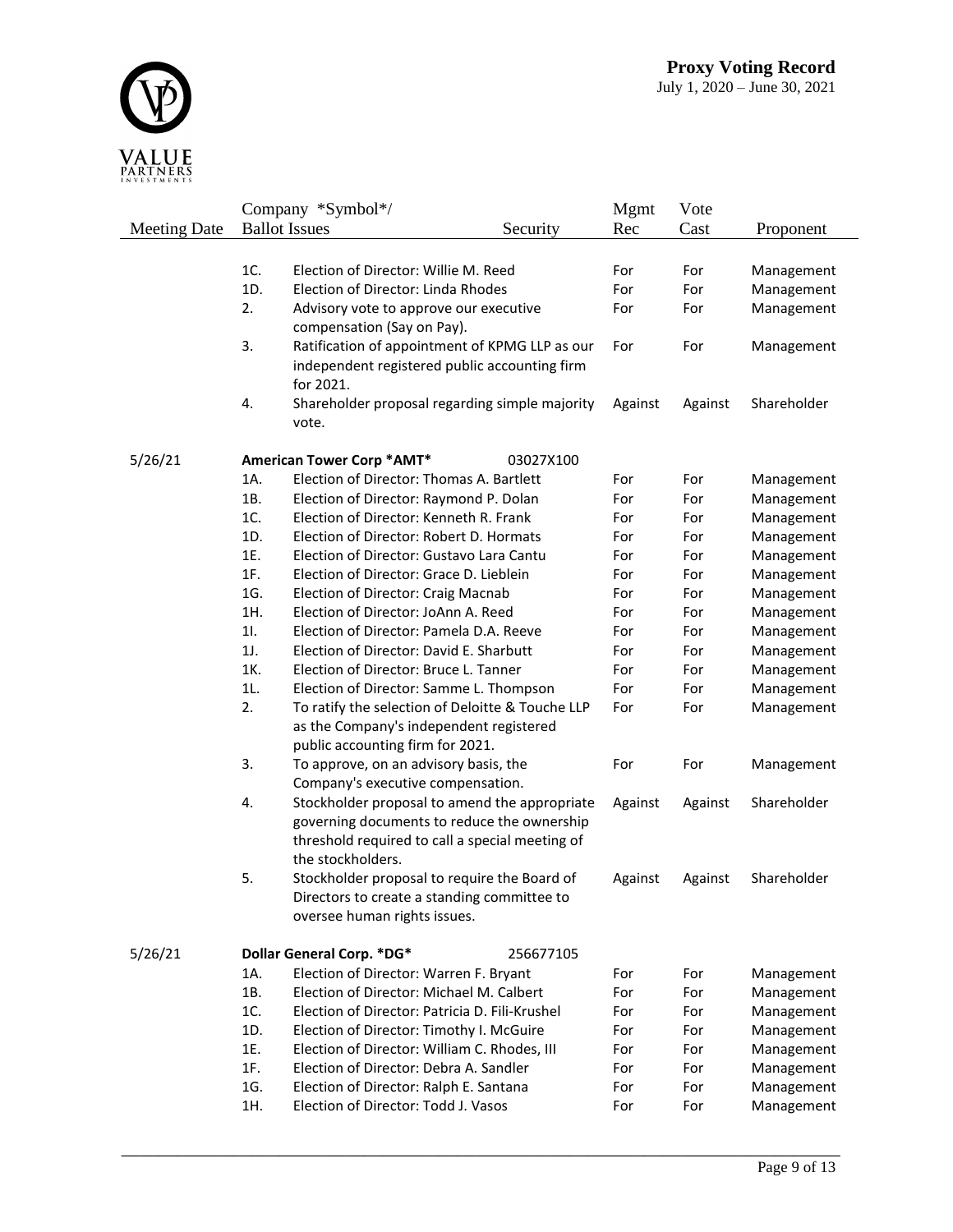

|                     |            | Company *Symbol*/                                                                |           | <b>Mgmt</b> | Vote       |                          |
|---------------------|------------|----------------------------------------------------------------------------------|-----------|-------------|------------|--------------------------|
| <b>Meeting Date</b> |            | <b>Ballot</b> Issues                                                             | Security  | Rec         | Cast       | Proponent                |
|                     |            |                                                                                  |           |             |            |                          |
|                     | 2.         | To approve, on an advisory (non-binding) basis,                                  |           | For         | For        | Management               |
|                     |            | the resolution regarding the compensation of                                     |           |             |            |                          |
|                     |            | Dollar General Corporation's named executive                                     |           |             |            |                          |
|                     |            | officers as disclosed in the proxy statement.                                    |           |             |            |                          |
|                     | 3.         | To ratify the appointment of Ernst & Young LLP                                   |           | For         | For        | Management               |
|                     |            | as Dollar General Corporation's independent                                      |           |             |            |                          |
|                     |            | registered public accounting firm for fiscal<br>2021.                            |           |             |            |                          |
|                     | 4.         | To approve the Dollar General Corporation                                        |           | For         | For        |                          |
|                     |            | 2021 Stock Incentive Plan.                                                       |           |             |            | Management               |
|                     | 5.         | To approve an amendment to the amended                                           |           | For         | For        | Management               |
|                     |            | and restated charter of Dollar General                                           |           |             |            |                          |
|                     |            | Corporation to allow shareholders holding 25%                                    |           |             |            |                          |
|                     |            | or more of our common stock to request                                           |           |             |            |                          |
|                     |            | special meetings of shareholders.                                                |           |             |            |                          |
|                     | 6.         | To vote on a shareholder proposal regarding                                      |           | Against     | Against    | Shareholder              |
|                     |            | shareholders' ability to call special meetings of                                |           |             |            |                          |
|                     |            | shareholders.                                                                    |           |             |            |                          |
|                     |            |                                                                                  |           |             |            |                          |
| 6/03/21             |            | <b>Allegion PLC *ALLE*</b>                                                       | G0176J109 |             |            |                          |
|                     | 1A.        | Election of Director: Kirk S. Hachigian                                          |           | For         | For        | Management               |
|                     | 1B.        | Election of Director: Steven C. Mizell                                           |           | For         | For        | Management               |
|                     | 1C.        | Election of Director: Nicole Parent Haughey                                      |           | For         | For        | Management               |
|                     | 1D.        | Election of Director: David D. Petratis                                          |           | For         | For        | Management               |
|                     | 1E.<br>1F. | Election of Director: Dean I. Schaffer<br>Election of Director: Charles L. Szews |           | For         | For        | Management               |
|                     | 1G.        | Election of Director: Dev Vardhan                                                |           | For<br>For  | For<br>For | Management               |
|                     | 1H.        | Election of Director: Martin E. Welch III                                        |           | For         | For        | Management<br>Management |
|                     | 2.         | Advisory approval of the compensation of the                                     |           | For         | For        | Management               |
|                     |            | Company's named executive officers.                                              |           |             |            |                          |
|                     | 3.         | Approval of the appointment of                                                   |           | For         | For        | Management               |
|                     |            | PricewaterhouseCoopers as independent                                            |           |             |            |                          |
|                     |            | auditors of the Company and authorize the                                        |           |             |            |                          |
|                     |            | Audit and Finance Committee of the Board of                                      |           |             |            |                          |
|                     |            | Directors to set the auditors' remuneration.                                     |           |             |            |                          |
|                     | 4.         | Approval of renewal of the Board of Directors'                                   |           | For         | For        | Management               |
|                     |            | existing authority to issue shares.                                              |           |             |            |                          |
|                     | 5.         | Approval of renewal of the Board of Directors'                                   |           | For         | For        | Management               |
|                     |            | existing authority to issue shares for cash                                      |           |             |            |                          |
|                     |            | without first offering shares to existing                                        |           |             |            |                          |
|                     |            | shareholders (Special Resolution).                                               |           |             |            |                          |
| 6/07/21             |            | UnitedHealth Group Inc *UNH*                                                     | 91324P102 |             |            |                          |
|                     | 1A.        | Election of Director: Richard T. Burke                                           |           | For         | For        | Management               |
|                     | 1B.        | Election of Director: Timothy P. Flynn                                           |           | For         | For        | Management               |
|                     |            |                                                                                  |           |             |            |                          |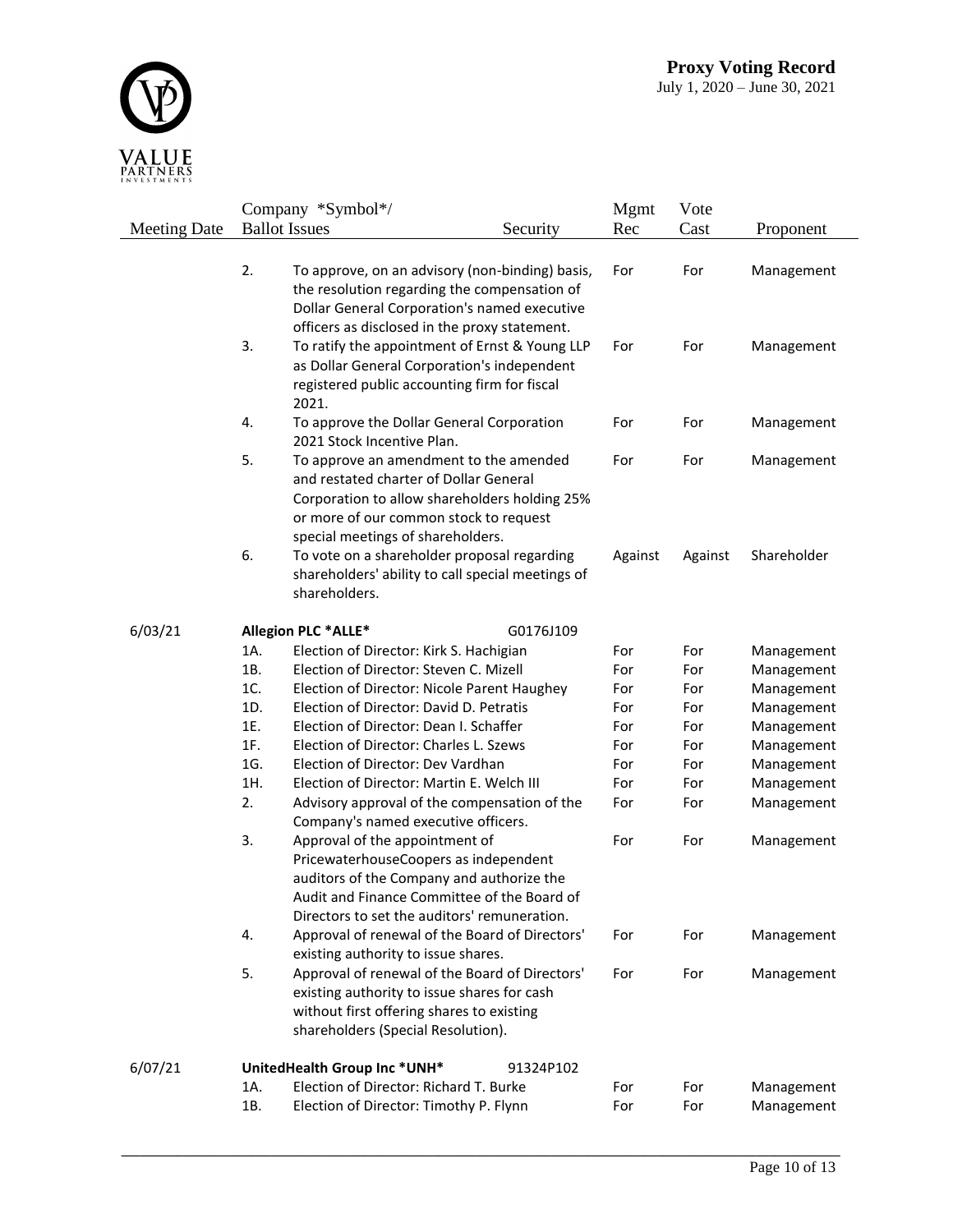

| Company *Symbol*/<br><b>Mgmt</b><br>Vote                                                                   |             |
|------------------------------------------------------------------------------------------------------------|-------------|
| <b>Ballot Issues</b><br><b>Meeting Date</b><br>Security<br>Rec<br>Cast                                     | Proponent   |
|                                                                                                            |             |
| 1C.<br>Election of Director: Stephen J. Hemsley<br>For<br>For                                              | Management  |
| 1D.<br>Election of Director: Michele J. Hooper<br>For<br>For                                               | Management  |
| 1E.<br>Election of Director: F. William McNabb III<br>For<br>For                                           | Management  |
| 1F.<br>Election of Director: Valerie C. Montgomery<br>For<br>For                                           | Management  |
| Rice, M.D.                                                                                                 |             |
| 1G.<br>Election of Director: John H. Noseworthy, M.D.<br>For<br>For                                        | Management  |
| 1H.<br>Election of Director: Gail R. Wilensky, Ph.D.<br>For<br>For                                         | Management  |
| 11.<br>Election of Director: Andrew Witty<br>For<br>For                                                    | Management  |
| 2.<br>Advisory approval of the Company's executive<br>For<br>For                                           | Management  |
| compensation.                                                                                              |             |
| 3.<br>Ratification of the appointment of Deloitte &<br>For<br>For                                          | Management  |
| Touche LLP as the independent registered                                                                   |             |
| public accounting firm for the Company for the                                                             |             |
| year ending December 31, 2021.                                                                             |             |
| 4.<br>Approval of an amendment to the<br>For<br>For                                                        | Management  |
| UnitedHealth Group 1993 Employee Stock                                                                     |             |
| Purchase Plan.<br>5.                                                                                       | Shareholder |
| If properly presented at the 2021 Annual<br>Against<br>Against<br>Meeting of Shareholders, the shareholder |             |
| proposal set forth in the proxy statement                                                                  |             |
| requesting a reduction of the share ownership                                                              |             |
| threshold for calling a special meeting of                                                                 |             |
| shareholders.                                                                                              |             |
|                                                                                                            |             |
| 6/14/21<br>Roper Technologies Inc *ROP*<br>776696106                                                       |             |
| 1.1<br>Election of Director: Shellye L. Archambeau<br>For<br>For                                           | Management  |
| 1.2<br>Election of Director: Amy Woods Brinkley<br>For<br>For                                              | Management  |
| 1.3<br>Election of Director: John F. Fort III<br>For<br>For                                                | Management  |
| 1.4<br>Election of Director: L. Neil Hunn<br>For<br>For                                                    | Management  |
| 1.5<br>Election of Director: Robert D. Johnson<br>For<br>For                                               | Management  |
| 1.6<br>Election of Director: Laura G. Thatcher<br>For<br>For                                               | Management  |
| 1.7<br>Election of Director: Richard F. Wallman<br>For<br>For                                              | Management  |
| 1.8<br>Election of Director: Christopher Wright<br>For<br>For                                              | Management  |
| 2.<br>Advisory vote to approve the compensation of<br>For<br>For<br>our named executive officers.          | Management  |
| Ratification of the appointment of<br>3.<br>For<br>For                                                     | Management  |
| PricewaterhouseCoopers LLP as our                                                                          |             |
| independent registered public accounting firm                                                              |             |
| for 2021.                                                                                                  |             |
| 4.<br>Approval of the Roper Technologies, Inc. 2021<br>For<br>For                                          | Management  |
| Incentive Plan.                                                                                            |             |
| 6/21/21<br>Activision Blizzard, Inc. * ATVI*<br>00507V109                                                  |             |
| <b>Election of Director: Reveta Bowers</b><br>1A.<br>For<br>For                                            | Management  |
| 1B.<br>Election of Director: Robert Corti<br>For<br>For                                                    | Management  |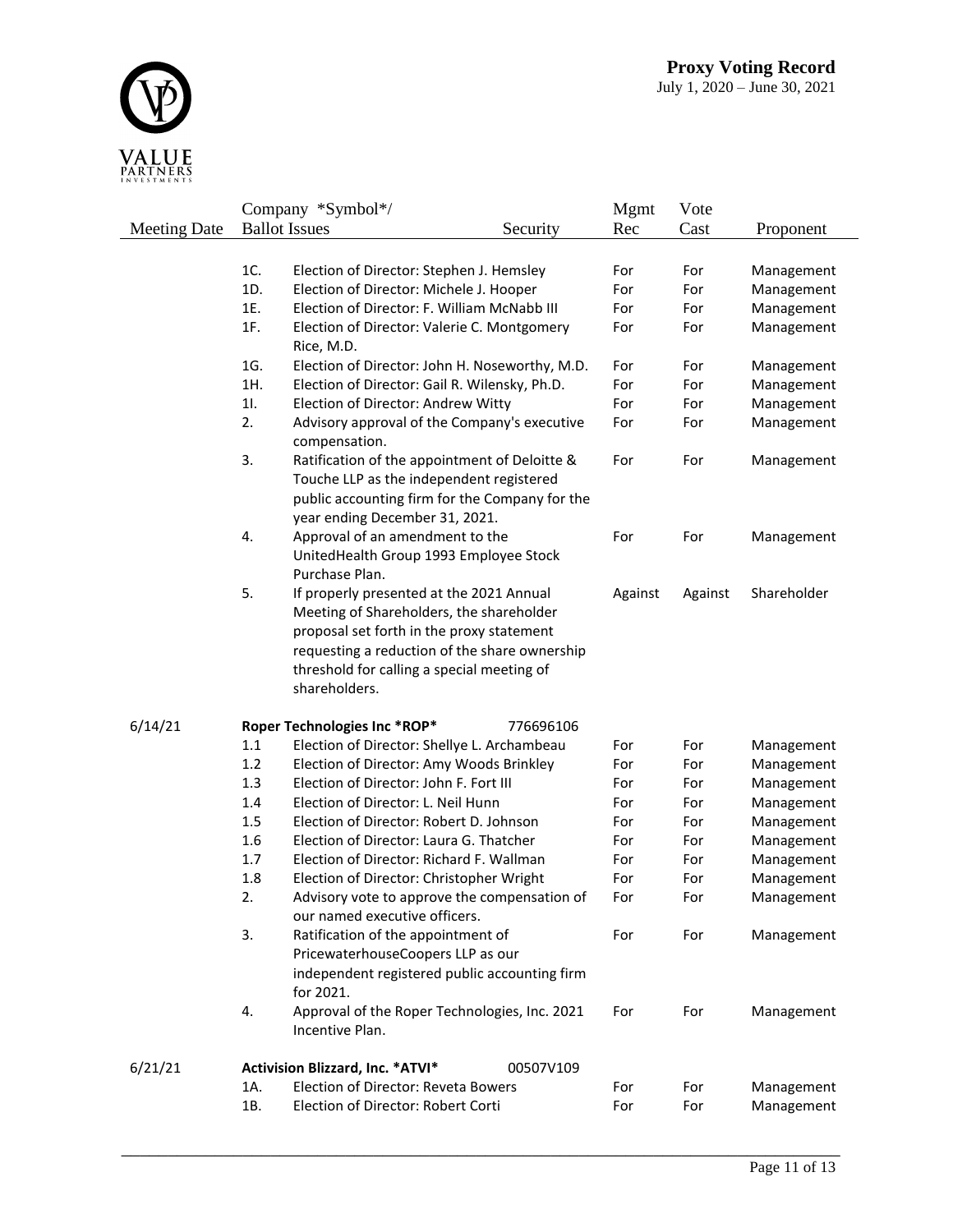

|                     |     | Company *Symbol*/                                            |           | Mgmt | Vote |            |
|---------------------|-----|--------------------------------------------------------------|-----------|------|------|------------|
| <b>Meeting Date</b> |     | <b>Ballot</b> Issues                                         | Security  | Rec  | Cast | Proponent  |
|                     |     |                                                              |           |      |      |            |
|                     | 1C. | Election of Director: Hendrik Hartong III                    |           | For  | For  | Management |
|                     | 1D. | Election of Director: Brian Kelly                            |           | For  | For  | Management |
|                     | 1E. | Election of Director: Robert Kotick                          |           | For  | For  | Management |
|                     | 1F. | Election of Director: Barry Meyer                            |           | For  | For  | Management |
|                     | 1G. | Election of Director: Robert Morgado                         |           | For  | For  | Management |
|                     | 1H. | Election of Director: Peter Nolan                            |           | For  | For  | Management |
|                     | 11. | Election of Director: Dawn Ostroff                           |           | For  | For  | Management |
|                     | 1J. | Election of Director: Casey Wasserman                        |           | For  | For  | Management |
|                     | 2.  | To provide advisory approval of our executive                |           | For  | For  | Management |
|                     |     | compensation.                                                |           |      |      |            |
|                     | 3.  | To ratify the appointment of                                 |           | For  | For  | Management |
|                     |     | PricewaterhouseCoopers LLP as our                            |           |      |      |            |
|                     |     | independent registered public accounting firm                |           |      |      |            |
|                     |     | for 2021.                                                    |           |      |      |            |
|                     |     |                                                              |           |      |      |            |
| 6/22/21             |     | Mastercard Inc *MA*                                          | 57636Q104 |      |      |            |
|                     | 1A. | Election of Director: Ajay Banga                             |           | For  | For  | Management |
|                     | 1B. | Election of Director: Merit E. Janow                         |           | For  | For  | Management |
|                     | 1C. | Election of Director: Richard K. Davis                       |           | For  | For  | Management |
|                     | 1D. | Election of Director: Steven J. Freiberg                     |           | For  | For  | Management |
|                     | 1E. | Election of Director: Julius Genachowski                     |           | For  | For  | Management |
|                     | 1F. | Election of Director: Choon Phong Goh                        |           | For  | For  | Management |
|                     | 1G. | Election of Director: Oki Matsumoto                          |           | For  | For  | Management |
|                     | 1H. | Election of Director: Michael Miebach                        |           | For  | For  | Management |
|                     | 11. | Election of Director: Youngme Moon                           |           | For  | For  | Management |
|                     | 1J. | Election of Director: Rima Qureshi                           |           | For  | For  | Management |
|                     | 1K. | Election of Director: José Octavio Reyes                     |           | For  | For  | Management |
|                     |     | Lagunes                                                      |           |      |      |            |
|                     | 1L. | Election of Director: Gabrielle Sulzberger                   |           | For  | For  | Management |
|                     | 1M. | Election of Director: Jackson Tai                            |           | For  | For  | Management |
|                     | 1N. | Election of Director: Lance Uggla                            |           | For  | For  | Management |
|                     | 2.  | Advisory approval of Mastercard's executive<br>compensation. |           | For  | For  | Management |
|                     | З.  | Ratification of the appointment of                           |           | For  | For  | Management |
|                     |     | PricewaterhouseCoopers LLP as the                            |           |      |      |            |
|                     |     | independent registered public accounting firm                |           |      |      |            |
|                     |     | for Mastercard for 2021.                                     |           |      |      |            |
|                     | 4.  | Approval of the amendment and restatement                    |           | For  | For  | Management |
|                     |     | of the Mastercard Incorporated 2006 Long                     |           |      |      |            |
|                     |     | Term Incentive Plan.                                         |           |      |      |            |
|                     | 5.  | Approval of the amendment and restatement                    |           | For  | For  | Management |
|                     |     | of the Mastercard Incorporated 2006 Non-                     |           |      |      |            |
|                     |     | Employee Director Equity Compensation Plan.                  |           |      |      |            |
|                     | 6.  | Approval of amendments to Mastercard's                       |           | For  | For  | Management |
|                     |     | Certificate of Incorporation to remove                       |           |      |      |            |